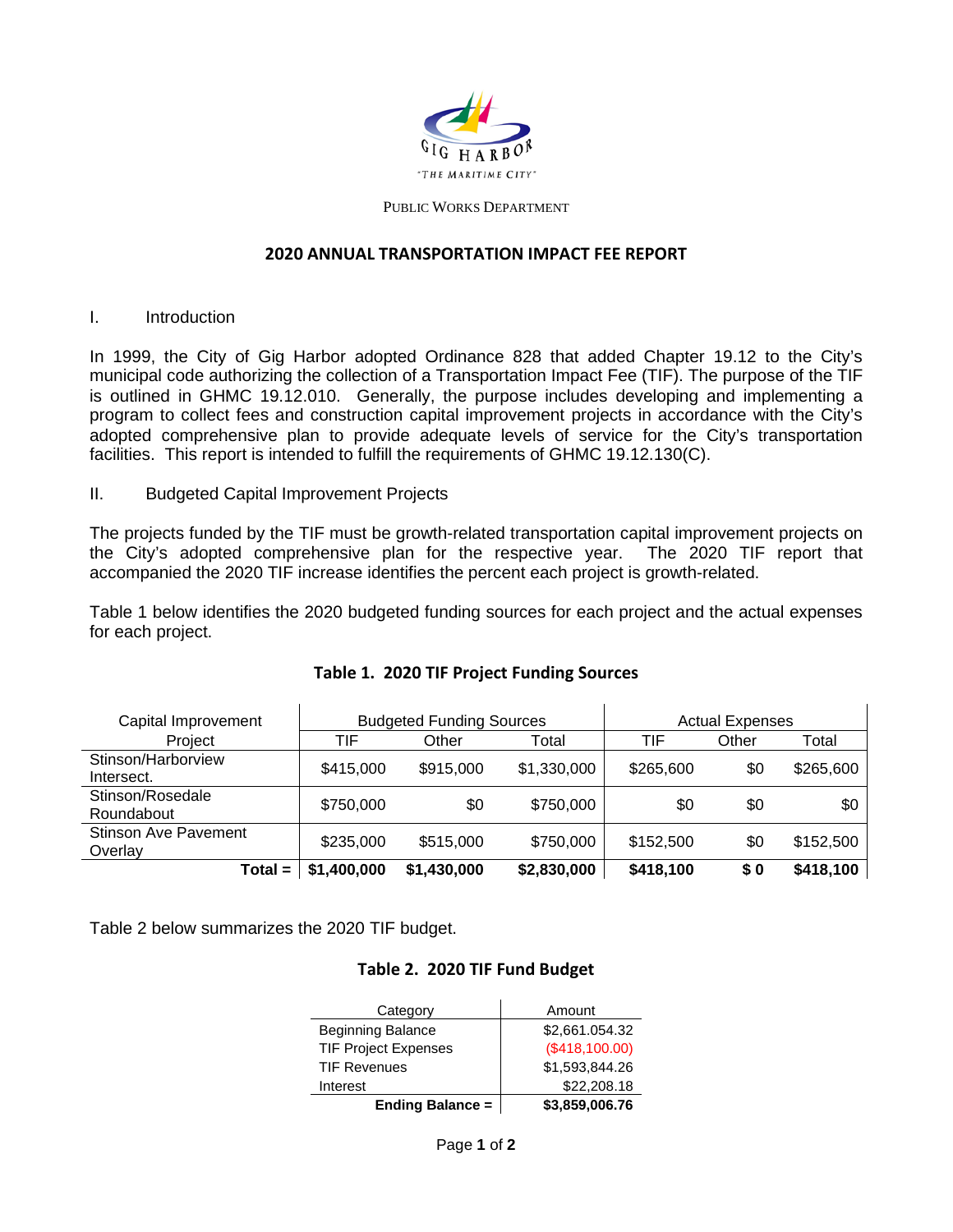### III. Summary of 2020 Development Activity

The City collected transportation fees from approximately 116 single-family residences, 0 multi-family residences, and 5 commercial developments in 2020. Appendix A (attached) identifies each TIF collected including the applicant name, site address, the associated building permit number, type of permit, and the amount collected.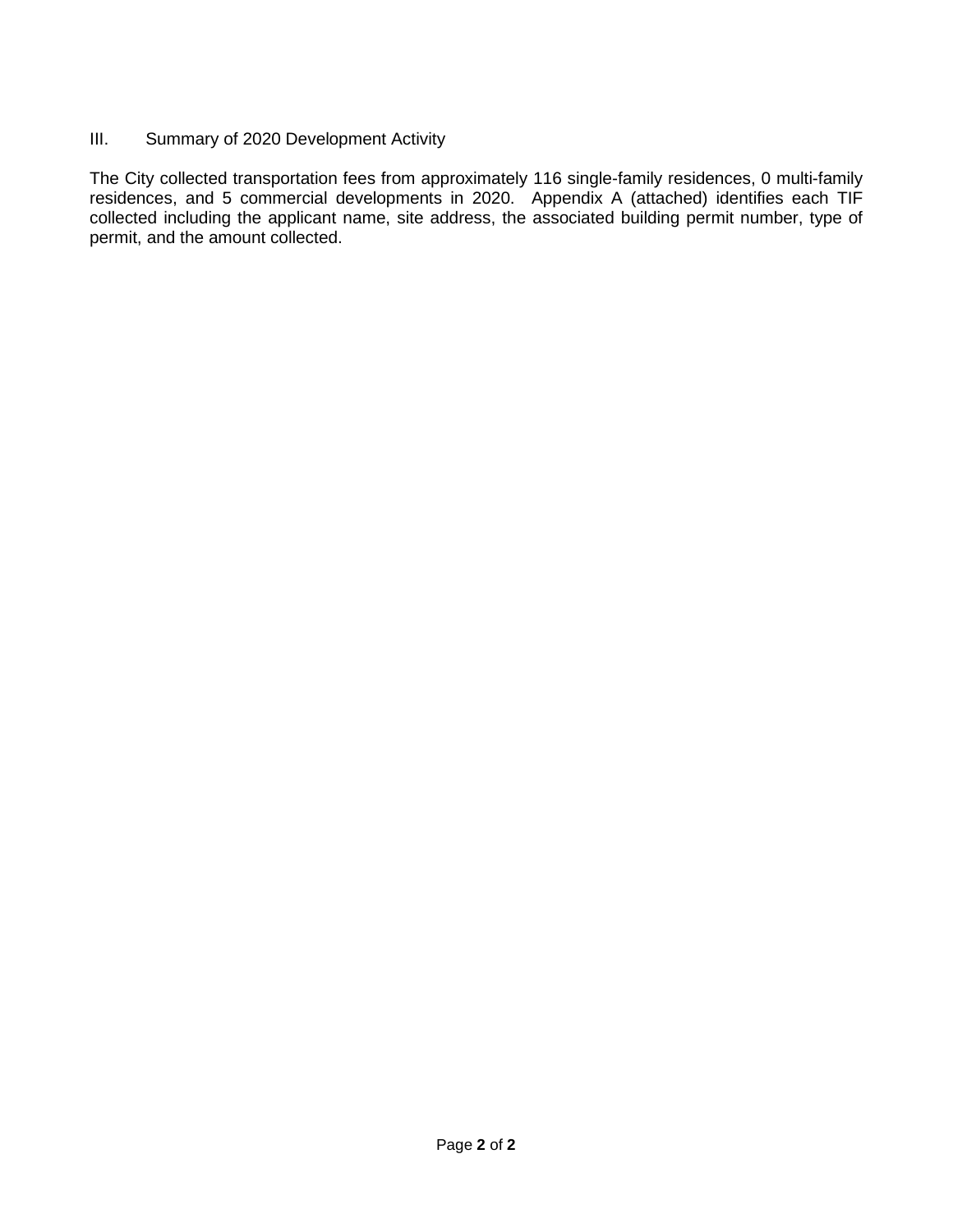| <b>Applicant Name</b>                   | <b>Site Address</b> | <b>Building Permit</b><br><b>Number</b> | <b>Type of</b><br><b>Permit</b> | <b>Transportation</b><br><b>Impact Fee</b><br><b>Collected</b> |
|-----------------------------------------|---------------------|-----------------------------------------|---------------------------------|----------------------------------------------------------------|
| Hunt Skansie Land LLC                   | 4452 Avalon Ct      | BD-19-0266                              | <b>SFR</b>                      | \$5,020.00                                                     |
| <b>Hunt Skansie Land LLC</b>            | 4522 Fair Winds     | BD-19-0270                              | <b>SFR</b>                      | \$5,020.00                                                     |
| <b>Hunt Skansie Land LLC</b>            | 4464 Avalon Ct      | BD-19-0268                              | <b>SFR</b>                      | \$5,020.00                                                     |
| Hunt Skansie Land LLC                   | 4448 Avalon Ct      | BD-19-0264                              | <b>SFR</b>                      | \$5,020.00                                                     |
| Hunt Skansie Land LLC                   | 4447 Avalon Ct      | BD-19-0263                              | <b>SFR</b>                      | \$5,020.00                                                     |
| Hunt Skansie Land LLC                   | 4488 Fair Winds Ct  | BD-19-0264                              | <b>SFR</b>                      | \$5,020.00                                                     |
| Hunt Skansie Land LLC                   | 4459 Avalon Ct      | BD-19-0265                              | <b>SFR</b>                      | \$5,020.00                                                     |
| Hunt Skansie Land LLC                   | 4461 Avalon Ct      | BD-19-0267                              | <b>SFR</b>                      | \$5,020.00                                                     |
| Mainvue                                 | 11509 Lena PL       | BD-19-0186                              | <b>SFR</b>                      | \$5,020.00                                                     |
| DR Horton                               | 4504 Olympus Loop   | BD-19-0258                              | <b>SFR</b>                      | \$5,020.00                                                     |
| DR Horton                               | 11794 Olympus Loop  | BD-19-0259                              | <b>SFR</b>                      | \$5,020.00                                                     |
| <b>DR Horton</b>                        | 4514 Olympus Loop   | BD-19-0257                              | <b>SFR</b>                      | \$5,020.00                                                     |
| <b>Hendrickson Construction Company</b> | 3606 Fox Ct         | BD-19-0271                              | <b>SFR</b>                      | \$5,020.00                                                     |
| Latitude 47                             | 9672 Bujacich Rd    | BD-19-0223                              | <b>COMM</b>                     | \$153,114.00                                                   |
| Latitude 47                             | 9656 Bujacich Rd    | BD-19-0224                              | <b>COMM</b>                     | \$153,114.00                                                   |
| DR Horton                               | 11837 Olympus Way   | BD-20-0002                              | <b>SFR</b>                      | \$5,020.00                                                     |
| DR Horton                               | 11818 Olympus Way   | BD-20-0004                              | <b>SFR</b>                      | \$5,020.00                                                     |
| Peninsula School District               | 3824 Harborview Dr  | BD-20-0096                              | <b>COMM</b>                     | \$167,343.00                                                   |
| <b>DR Horton</b>                        | 4508 Olympus Loop   | BD-20-0036                              | <b>SFR</b>                      | \$5,020.00                                                     |
| DR Horton                               | 11845 Olympus Way   | BD-20-0033                              | <b>SFR</b>                      | \$5,020.00                                                     |
| DR Horton                               | 4506 Olympus Loop   | BD-20-0003                              | <b>SFR</b>                      | \$5,020.00                                                     |
| DR Horton                               | 4516 Olympus Loop   | BD-20-0034                              | <b>SFR</b>                      | \$5,020.00                                                     |
| DR Horton                               | 11826 Olympus Way   | BD-20-0037                              | <b>SFR</b>                      | \$5,020.00                                                     |
| Hunt Skansie Land LLC                   | 4512 Old Salt Loop  | BD-20-0061                              | <b>SFR</b>                      | \$5,020.00                                                     |
| Hunt Skansie Land LLC                   | 4466 Welcome Ct     | BD-20-0058                              | <b>SFR</b>                      | \$5,020.00                                                     |
| Hunt Skansie Land LLC                   | 4498 Old Salt Loop  | BD-20-0060                              | <b>SFR</b>                      | \$5,020.00                                                     |
| Hunt Skansie Land LLC                   | 4442 Welcome Ct     | BD-20-0055                              | <b>SFR</b>                      | \$5,020.00                                                     |
| Hunt Skansie Land LLC                   | 4486 Old Salt Loop  | BD-20-0059                              | <b>SFR</b>                      | \$5,020.00                                                     |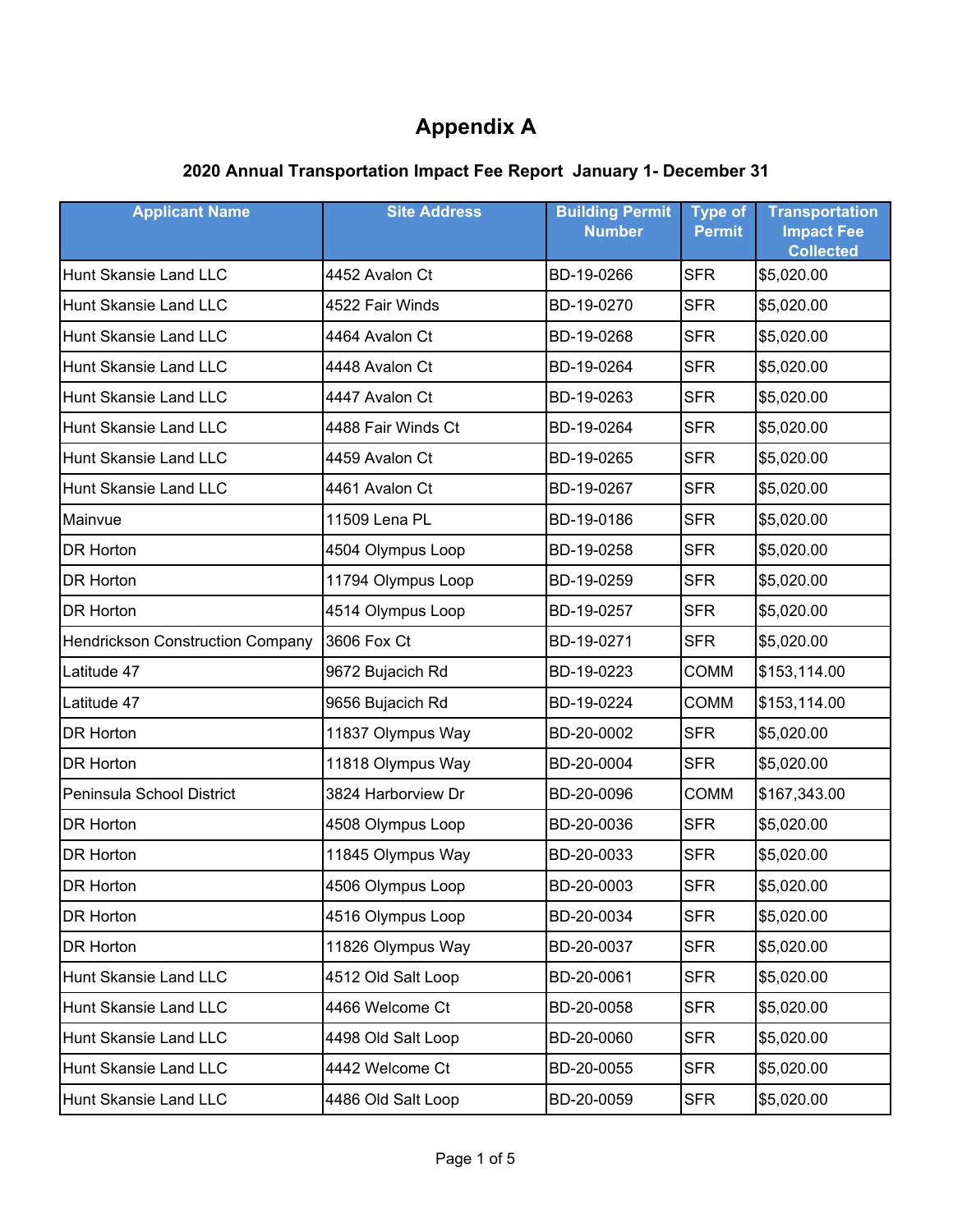| <b>Applicant Name</b>     | <b>Site Address</b>     | <b>Building Permit</b><br><b>Number</b> | <b>Type of</b><br><b>Permit</b> | <b>Transportation</b><br><b>Impact Fee</b><br><b>Collected</b> |
|---------------------------|-------------------------|-----------------------------------------|---------------------------------|----------------------------------------------------------------|
| Hunt Skansie Land LLC     | 4449 Welcome Ct         | BD-20-0054                              | <b>SFR</b>                      | \$5,020.00                                                     |
| Hunt Skansie Land LLC     | 4451 Welcome Ct         | BD-20-0057                              | <b>SFR</b>                      | \$5,020.00                                                     |
| Hunt Skansie Land LLC     | 4624 Old Salt Loop      | BD-20-0062                              | <b>SFR</b>                      | \$5,020.00                                                     |
| Hunt Skansie Land LLC     | 4736 Old Salt Loop      | BD-20-0063                              | <b>SFR</b>                      | \$5,020.00                                                     |
| Hunt Skansie Land LLC     | 4454 Welcome Ct         | BD-20-0057                              | <b>SFR</b>                      | \$5,020.00                                                     |
| DR Horton                 | 4518 Olympus Loop       | BD-20-0048                              | <b>SFR</b>                      | \$5,020.00                                                     |
| <b>DR Horton</b>          | 4566 Olympus Loop       | BD-20-0067                              | <b>SFR</b>                      | \$5,020.00                                                     |
| DR Horton                 | 4522 Olympus Loop       | BD-20-0049                              | <b>SFR</b>                      | \$5,020.00                                                     |
| <b>DR Horton</b>          | 11863 Olympus Way       | BD-20-0050                              | <b>SFR</b>                      | \$5,020.00                                                     |
| <b>DR Horton</b>          | 4523 Olympus Loop       | BD-20-0052                              | <b>SFR</b>                      | \$5,020.00                                                     |
| <b>DR Horton</b>          | 11854 Olympus Way       | BD-20-0071                              | <b>SFR</b>                      | \$5,020.00                                                     |
| DR Horton                 | 11852 Olympus Way       | BD-20-0051                              | <b>SFR</b>                      | \$5,020.00                                                     |
| David Freeman             | 3824 Harborview Dr      | BD-20-0096                              | <b>SFR</b>                      | \$5,020.00                                                     |
| Peninsula School District | 10811 Harbor Hill Drive | BD-20-0219                              | <b>COMM</b>                     | \$476,674.00                                                   |
| Hunt Skansie Land LLC     | 4534 Fair Winds         | BD-20-0109                              | <b>SFR</b>                      | \$5,020.00                                                     |
| Hunt Skansie Land LLC     | 4546 Fair Winds         | BD-20-0108                              | <b>SFR</b>                      | \$5,020.00                                                     |
| <b>Rush Residential</b>   | 7266 Sinclair Ave       | BD-20-0126                              | <b>SFR</b>                      | \$5,020.00                                                     |
| <b>Rush Residential</b>   | 7254 Sinclair Ave       | BD-20-0125                              | <b>SFR</b>                      | \$5,020.00                                                     |
| <b>DR Horton</b>          | 4525 Olympus Loop       | BD-20-0070                              | <b>SFR</b>                      | \$5,020.00                                                     |
| DR Horton                 | 4524 Olympus Loop       | BD-20-0069                              | <b>SFR</b>                      | \$5,020.00                                                     |
| Hunt Skansie Land LLC     | 4537 Fair Winds Ct      | BD-20-0045                              | <b>SFR</b>                      | \$5,020.00                                                     |
| Hunt Skansie Land LLC     | 4549 Fair Winds CT      | BD-20-0103                              | <b>SFR</b>                      | \$5,020.00                                                     |
| Hunt Skansie Land LLC     | 4542 Vernon Ct          | BD-20-0199                              | <b>SFR</b>                      | \$5,020.00                                                     |
| Hunt Skansie Land LLC     | 4566 Vernon Ct          | BD-20-0107                              | <b>SFR</b>                      | \$5,020.00                                                     |
| Hunt Skansie Land LLC     | 4554 Vernon Ct          | BD-20-0106                              | <b>SFR</b>                      | \$5,020.00                                                     |
| Hunt Skansie Land LLC     | 4526 Olympus Loop       | BD-20-0098                              | <b>SFR</b>                      | \$5,020.00                                                     |
| Hunt Skansie Land LLC     | 4529 Olympus Loop       | BD-20-0119                              | <b>SFR</b>                      | \$5,020.00                                                     |
| Hunt Skansie Land LLC     | 4527 Olympus Loop       | BD-20-0097                              | <b>SFR</b>                      | \$5,020.00                                                     |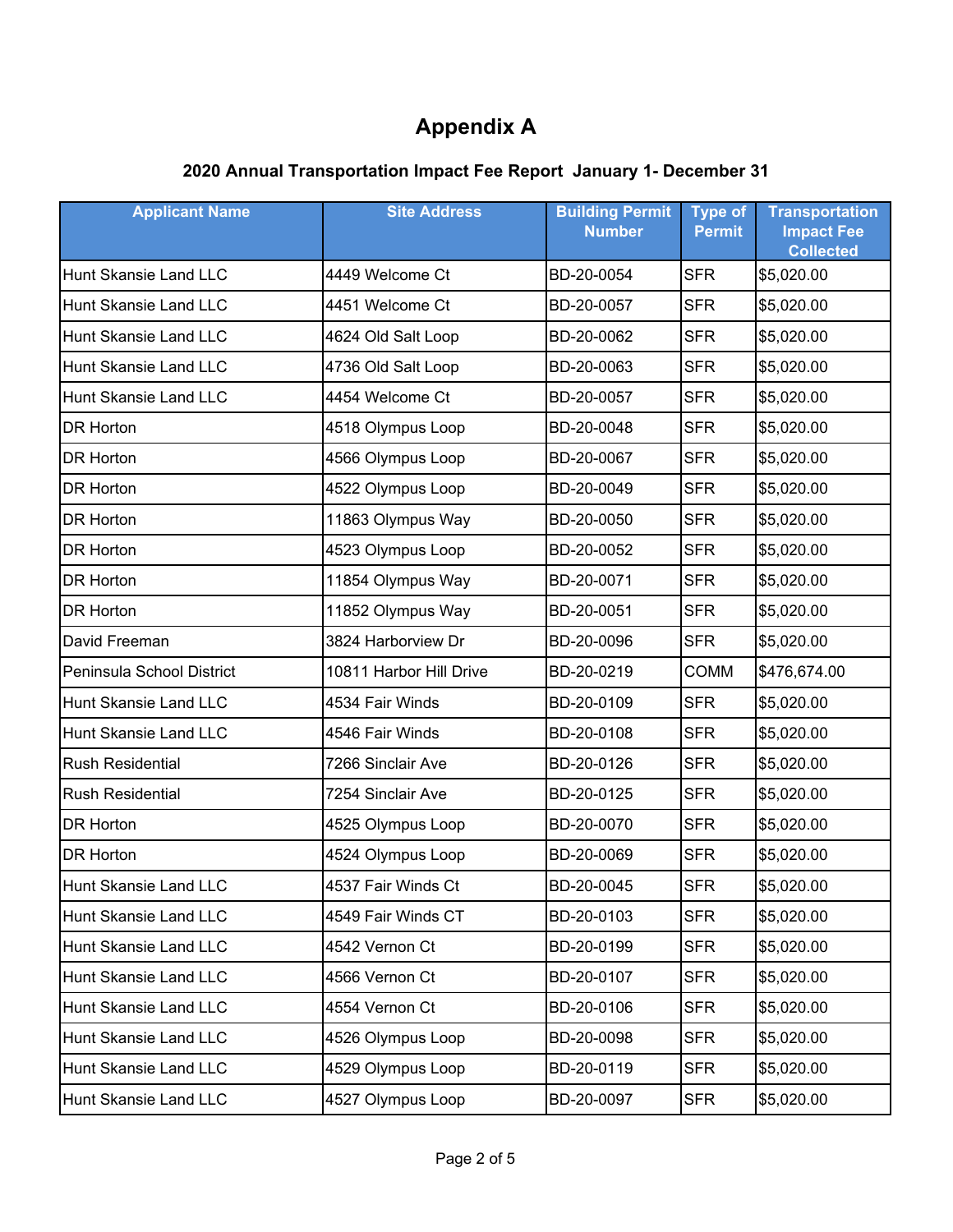| <b>Applicant Name</b>        | <b>Site Address</b> | <b>Building Permit</b><br><b>Number</b> | <b>Type of</b><br><b>Permit</b> | <b>Transportation</b><br><b>Impact Fee</b><br><b>Collected</b> |
|------------------------------|---------------------|-----------------------------------------|---------------------------------|----------------------------------------------------------------|
| Hunt Skansie Land LLC        | 4561 Olympus Loop   | BD-20-0122                              | <b>SFR</b>                      | \$5,020.00                                                     |
| Hunt Skansie Land LLC        | 4533 Olympus Loop   | BD-20-0124                              | <b>SFR</b>                      | \$5,020.00                                                     |
| <b>Hunt Skansie Land LLC</b> | 4548 Olympus Loop   | BD-20-0100                              | <b>SFR</b>                      | \$5,020.00                                                     |
| Hunt Skansie Land LLC        | 4564 Olympus Loop   | BD-20-0068                              | <b>SFR</b>                      | \$5,020.00                                                     |
| Hunt Skansie Land LLC        | 4546 Olympus Loop   | BD-20-0099                              | <b>SFR</b>                      | \$5,020.00                                                     |
| Hunt Skansie Land LLC        | 4528 Olympus Loop   | BD-20-0118                              | <b>SFR</b>                      | \$5,020.00                                                     |
| Hunt Skansie Land LLC        | 4544 Olympus Loop   | BD-20-0117                              | <b>SFR</b>                      | \$5,020.00                                                     |
| Hunt Skansie Land LLC        | 4562 Olympus Loop   | BD-20-0101                              | <b>SFR</b>                      | \$5,020.00                                                     |
| Hunt Skansie Land LLC        | 4558 Fair Winds     | BD-20-0104                              | <b>SFR</b>                      | \$5,020.00                                                     |
| <b>Hunt Skansie Land LLC</b> | 4438 Welcome Ct     | BD-20-0173                              | <b>SFR</b>                      | \$5,020.00                                                     |
| <b>Hunt Skansie Land LLC</b> | 4424 Avalon Ct      | BD-20-0179                              | <b>SFR</b>                      | \$5,020.00                                                     |
| <b>Rush Residential</b>      | 7204 Sinclair Ave   | BD-20-0167                              | <b>SFR</b>                      | \$5,020.00                                                     |
| Hunt Skansie Land LLC        | 4426 Welcome CT     | BD-20-0177                              | <b>SFR</b>                      | \$5,020.00                                                     |
| Hunt Skansie Land LLC        | 4425 Welcome Ct     | BD-20-0176                              | <b>SFR</b>                      | \$5,020.00                                                     |
| Hunt Skansie Land LLC        | 4423 Avalon Ct      | BD-20-0178                              | <b>SFR</b>                      | \$5,020.00                                                     |
| Hunt Skansie Land LLC        | 6531 Tradition PL   | BD-20-0102                              | <b>SFR</b>                      | \$5,020.00                                                     |
| <b>Hunt Skansie Land LLC</b> | 4436 Avalon Ct      | BD-20-0175                              | <b>SFR</b>                      | \$5,020.00                                                     |
| Hunt Skansie Land LLC        | 4437 Welcome Ct     | BD-20-0172                              | <b>SFR</b>                      | \$5,020.00                                                     |
| <b>Rush Residential</b>      | 7213 Sinclair Ave   | BD-20-0168                              | <b>SFR</b>                      | \$5,020.00                                                     |
| Hunt Skansie Land LLC        | 4432 Varsity Ct     | BD-20-0171                              | <b>SFR</b>                      | \$5,020.00                                                     |
| <b>Hunt Skansie Land LLC</b> | 4435 Avalon Ct      | BD-20-0174                              | <b>SFR</b>                      | \$5,020.00                                                     |
| Haven of Rest                | 8503 SR 16          | EN-19-0069                              | <b>COMM</b>                     | \$50,710.00                                                    |
| DR Horton                    | 4559 Olympus Loop   | BD-20-0200                              | <b>SFR</b>                      | \$5,020.00                                                     |
| DR Horton                    | 4542 Olympus Lopp   | BD-20-0199                              | <b>SFR</b>                      | \$5,020.00                                                     |
| DR Horton                    | 4532 Olympus Loop   | BD-20-0198                              | <b>SFR</b>                      | \$5,020.00                                                     |
| DR Horton                    | 4537 Olympus Loop   | BD-20-0197                              | <b>SFR</b>                      | \$5,020.00                                                     |
| DR Horton                    | 4557 Olympus Loop   | BD-20-0196                              | <b>SFR</b>                      | \$5,020.00                                                     |
| DR Horton                    | 4558 Olympus Loop   | BD-20-0195                              | <b>SFR</b>                      | \$5,020.00                                                     |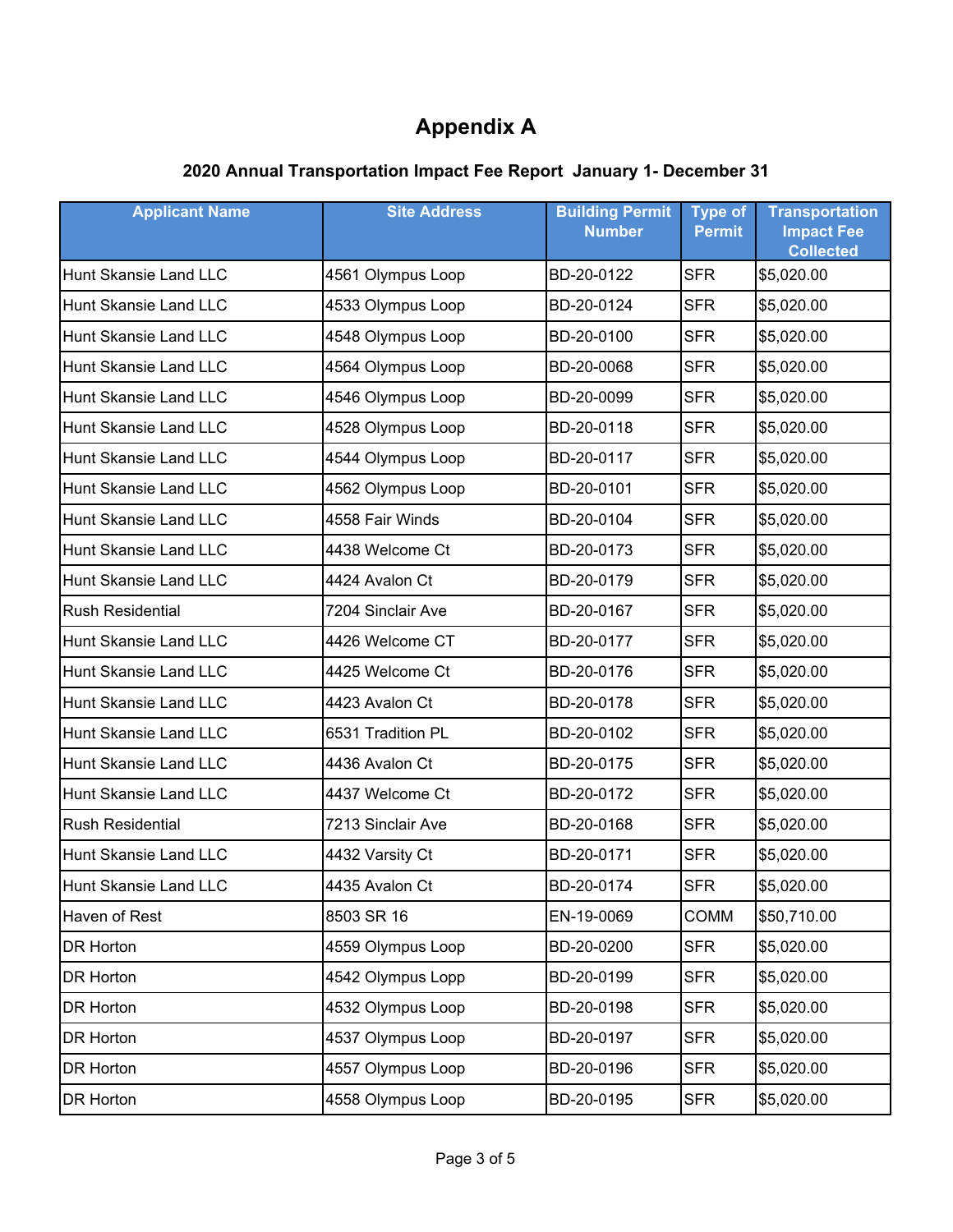| <b>Applicant Name</b>        | <b>Site Address</b> | <b>Building Permit</b><br><b>Number</b> | <b>Type of</b><br><b>Permit</b> | <b>Transportation</b><br><b>Impact Fee</b><br><b>Collected</b> |
|------------------------------|---------------------|-----------------------------------------|---------------------------------|----------------------------------------------------------------|
| DR Horton                    | 4535 Olympus Loop   | BD-20-0194                              | <b>SFR</b>                      | \$5,020.00                                                     |
| DR Horton                    | 4534 Olympus Looop  | BD-20-0193                              | <b>SFR</b>                      | \$5,020.00                                                     |
| DR Horton                    | 4556 Olympus Loop   | BD-20-0192                              | <b>SFR</b>                      | \$5,020.00                                                     |
| Hunt Skansie Land LLC        | 4414 Welcome Ct     | BD-20-0202                              | <b>SFR</b>                      | \$5,020.00                                                     |
| <b>Hunt Skansie Land LLC</b> | 4412 Avalon Ct      | BD-20-0203                              | <b>SFR</b>                      | \$5,020.00                                                     |
| DR Horton                    | 4539 Olympus Loop   | BD-20-0227                              | <b>SFR</b>                      | \$5,020.00                                                     |
| <b>DR Horton</b>             | 4543 Olympus Loop   | BD-20-0228                              | <b>SFR</b>                      | \$5,020.00                                                     |
| <b>DR Horton</b>             | 11707 Olympus Way   | BD-20-0222                              | <b>SFR</b>                      | \$5,020.00                                                     |
| <b>DR Horton</b>             | 4536 Olympus Loop   | BD-20-0226                              | <b>SFR</b>                      | \$5,020.00                                                     |
| DR Horton                    | 4554 Olympus Loop   | BD-20-0223                              | <b>SFR</b>                      | \$5,020.00                                                     |
| <b>DR Horton</b>             | 4555 Olympus Loop   | BD-20-0229                              | <b>SFR</b>                      | \$5,020.00                                                     |
| DR Horton                    | 4538 Olympus Loop   | BD-20-0224                              | <b>SFR</b>                      | \$5,020.00                                                     |
| DR Horton                    | 4552 Olympus Loop   | BD-20-0225                              | <b>SFR</b>                      | \$5,020.00                                                     |
| Hunt Skansie Land LLC        | 4848 Old Salt Loop  | BD-20-0238                              | <b>SFR</b>                      | \$5,020.00                                                     |
| Hunt Skansie Land LLC        | 5176 Old Salt Loop  | BD-20-0143                              | <b>SFR</b>                      | \$5,020.00                                                     |
| Hunt Skansie Land LLC        | 5064 Old Salt Loop  | BD-20-0236                              | <b>SFR</b>                      | \$5,020.00                                                     |
| <b>Rush Residential</b>      | 7263 Sanford PL     | BD-20-0254                              | <b>SFR</b>                      | \$5,020.00                                                     |
| <b>Pioneer Properties</b>    | 7481 Pioneer Way    | BD-20-0190                              | <b>SFR</b>                      | \$5,020.00                                                     |
| <b>Pioneer Properties</b>    | 7421 Pioneer Wat    | BD-20-0187                              | <b>SFR</b>                      | \$10,040.00                                                    |
| <b>Pioneer Properties</b>    | 7441 Pioneer Way    | BD-20-0188                              | <b>SFR</b>                      | \$10,040.00                                                    |
| <b>Pioneer Properties</b>    | 7461 Pioneer Way    | Bd-20-0189                              | <b>SFR</b>                      | \$10,040.00                                                    |
| <b>Rush Residential</b>      | 7238 Sinclair       | BD-20-0276                              | <b>SFR</b>                      | \$5,020.00                                                     |
| Rush Residential             | 7216 Sinclair       | BD-20-0275                              | <b>SFR</b>                      | \$5,020.00                                                     |
| Rush Residential             | 7316 Sinclair       | BD-20-0277                              | <b>SFR</b>                      | \$5,020.00                                                     |
| DR Horton                    | 4553 Vernon Ct      | BD-20-0234                              | <b>SFR</b>                      | \$5,020.00                                                     |
| DR Horton                    | 4565 Vernon Ct      | BD-20-0239                              | <b>SFR</b>                      | \$5,020.00                                                     |
| DR Horton                    | 4541 Vernon Ct      | BD-20-0233                              | <b>SFR</b>                      | \$5,020.00                                                     |
| Richmond America             | 9660 Alpenglow      | BD-20-0255                              | <b>SFR</b>                      | \$5,020.00                                                     |